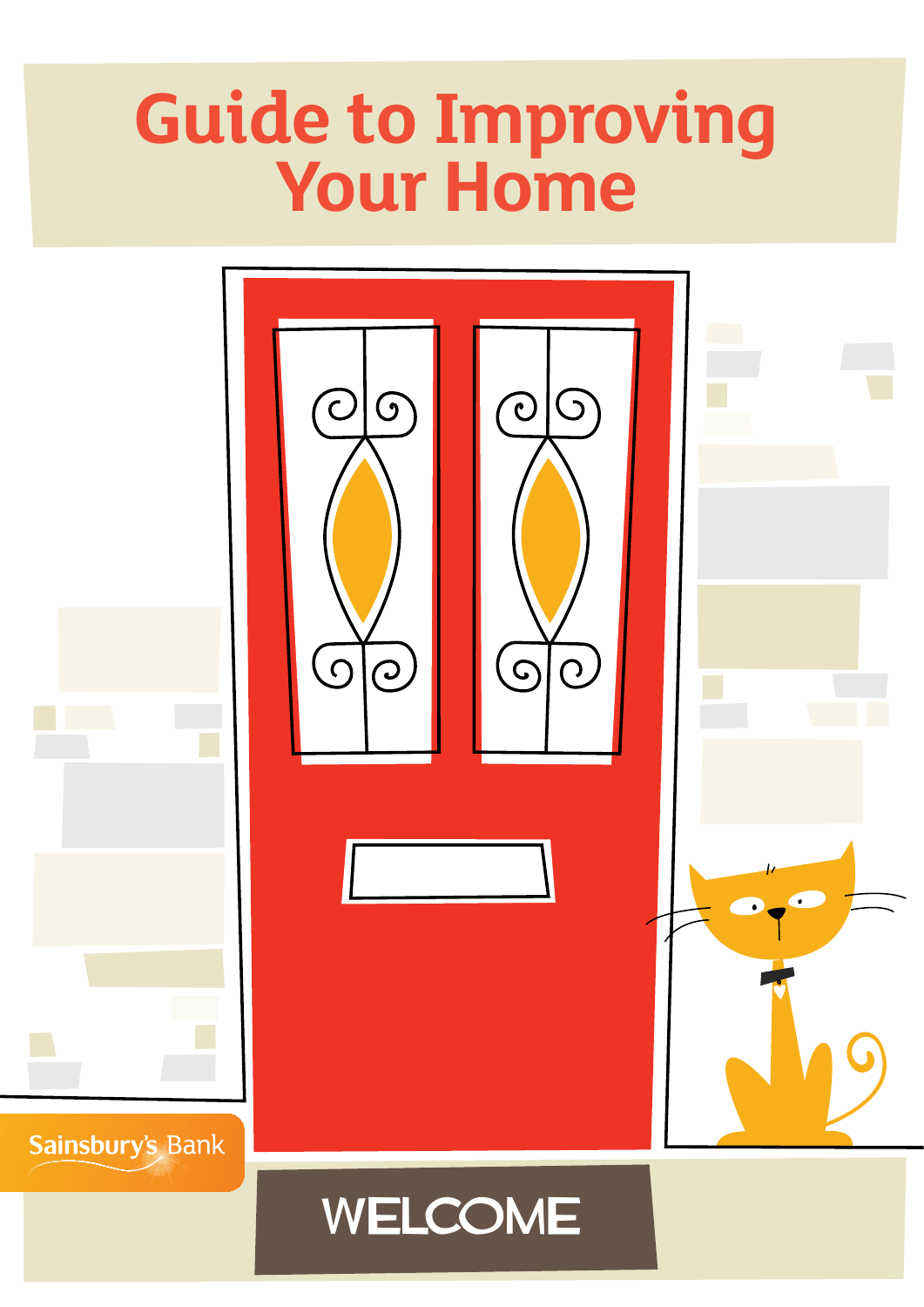## **Contents**

 $\bullet$ 

| Where to start                        | 03 |
|---------------------------------------|----|
| <b>Improvement ideas</b>              | 04 |
|                                       |    |
| <b>Outside</b>                        | 04 |
| <b>Kitchen</b>                        | 05 |
| <b>Living space</b>                   | 05 |
| Bathroom                              | 06 |
| <b>Bedrooms</b>                       | 06 |
|                                       |    |
| <b>Get more space</b>                 | 07 |
| <b>Add an extension</b>               | 07 |
| Convert a garage                      | 07 |
| <b>Convert your attic</b>             | 08 |
|                                       |    |
| <b>Improve your energy efficiency</b> | 09 |
| Modern conveniences                   | 11 |

| <b>INDUCTIL CONVENIENCES</b>   | ---       |
|--------------------------------|-----------|
| <b>Make your home smart</b>    | <b>11</b> |
| An alternative to your heating | 12        |

 $\epsilon$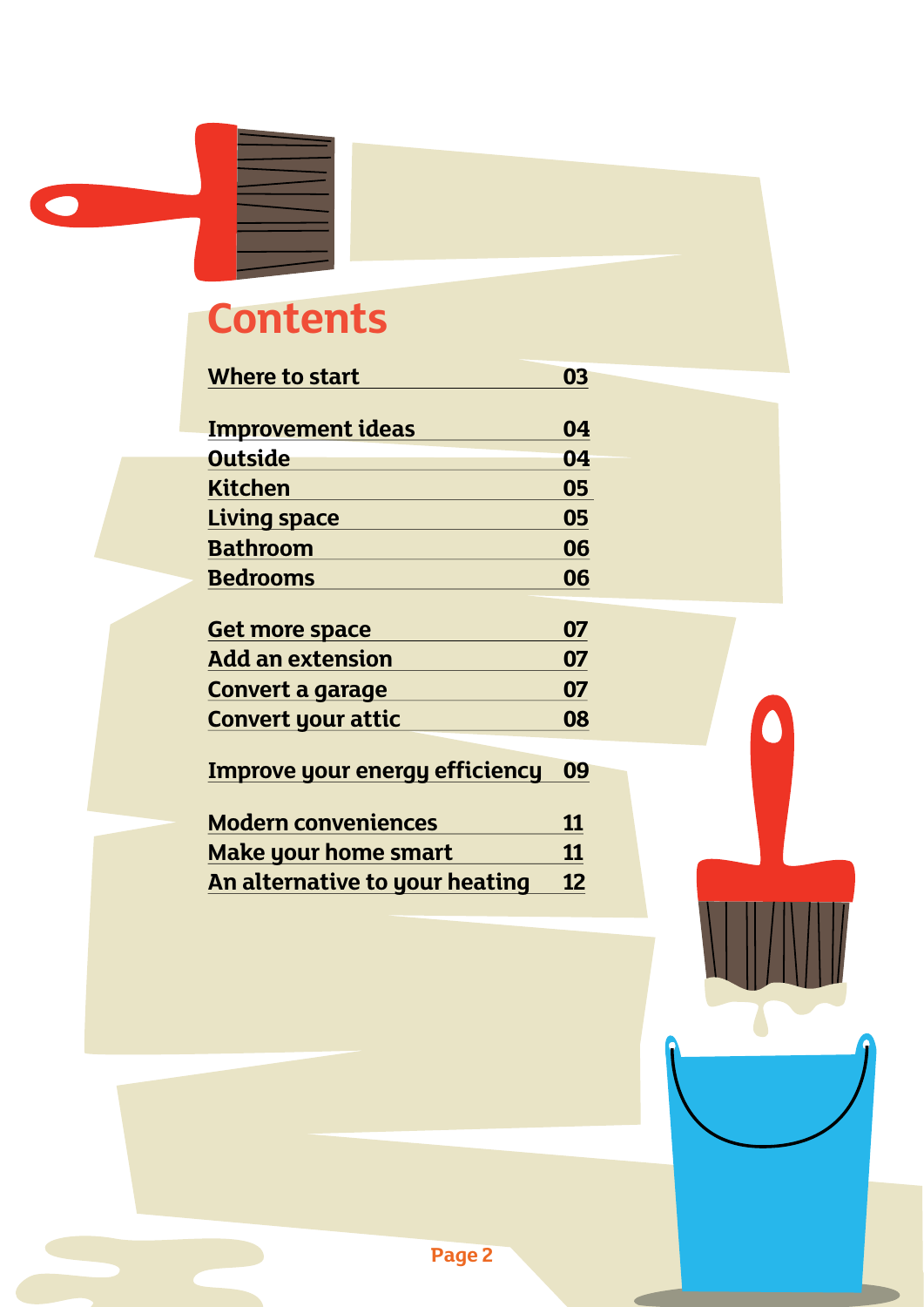## **Where to start**

#### **Fix the obvious problems first**

Address issues like squeaky floorboards or blocked gutters before you start on bigger improvements.

#### **Keep on top of maintenance**

Check roofs, chimneys and walls for cracks, as this could allow water to enter your home.

#### **Do it right the first time**

A botched job is likely to cost you more in the long term. Our guide to **finding a good tradesman** might help.

**Ensure your home complies with the latest regulations** Have electrical circuits checked by an electrical contractor and gas appliances tested by an engineer on the **Gas Safe Register.**

#### **Get permission**

Contact your local council for advice before you carry out any alterations or building works. The Planning Portal has advice in **England & Wales** and links to **advice in Scotland**.

#### **Think cost per square meter**

Use tools like **Zoopla** to research local property values for your house type. Is the cost of the improvement worth the added value?

#### **Speak to your neighbours**

Let your neighbours know your plans before you start. Gov.uk has advice on what to do if you share a **party wall**.

#### **Update your home insurance**

Your insurer should be able to tell you if any improvements or renovations you're considering will invalidate your policy.

**Page 3**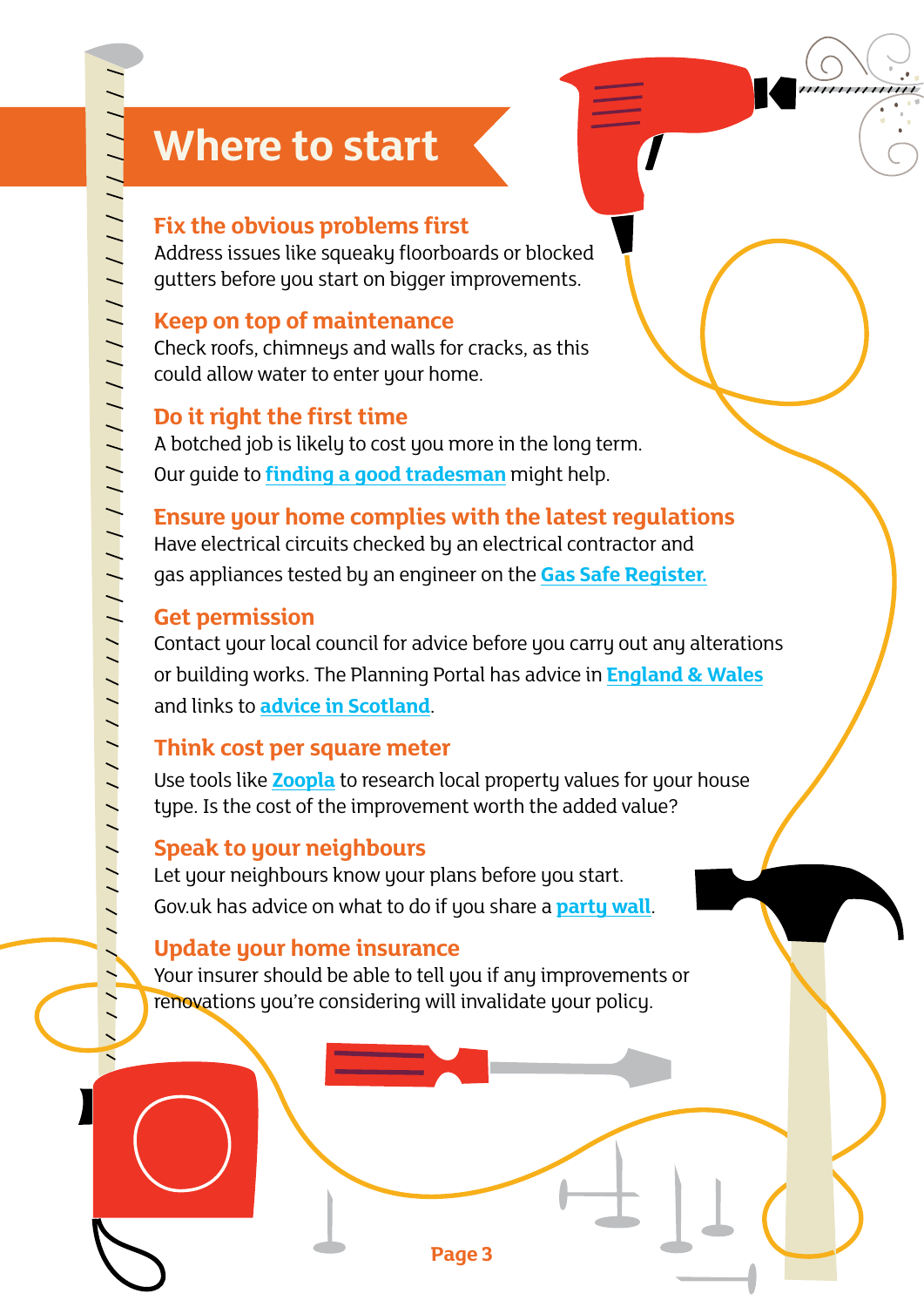

## **Improvement ideas around the home**

## **Outside**

- **Paint your front door and polish hardware first impressions count.**
- Add a driveway or new path check whether you need a **dropped curb permit**.
- **Revamp your garden. How about planting a wildflower meadow, a butterfly** garden or adding a bee hotel?
- **EXPAND IS EXPANDED EXPANDING SPACE WITH DECKING OF A PATIOL YOU COULD CONSIDER BI-fold** patio doors which fold right back for more light, bringing the outside in.
- Add a garden room or shed for entertaining, or as a home office or gym.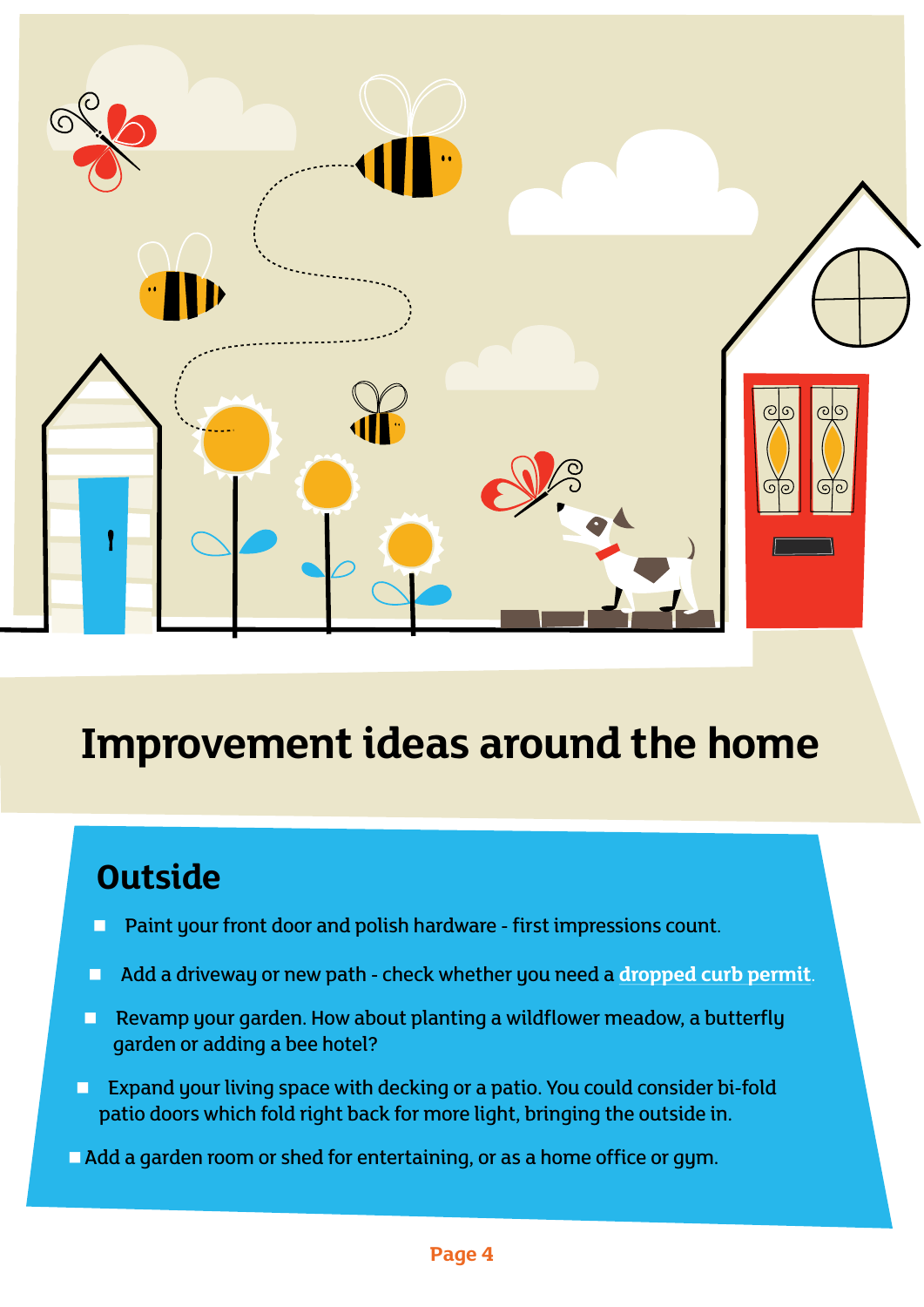### **Kitchen**

- **I** Is a replacement kitchen necessary? Consider new flooring, work surfaces, tiles, cupboard doors, sinks and taps.
- Make a design statement with modern or colourful A+ rated appliances. If you can't afford to replace, clean appliances or bring in a professional.

### **Living space**

- Deep clean carpets, sand-down original floorboards, or install engineered wood laminate.
- Restore original features such as fireplaces and cornicing.
- **Maximise space open up living and** dining rooms. You will need a professional to check whether walls are supporting upper floors or roof trusses.
- Don't forget your pets buy new beds and blankets.

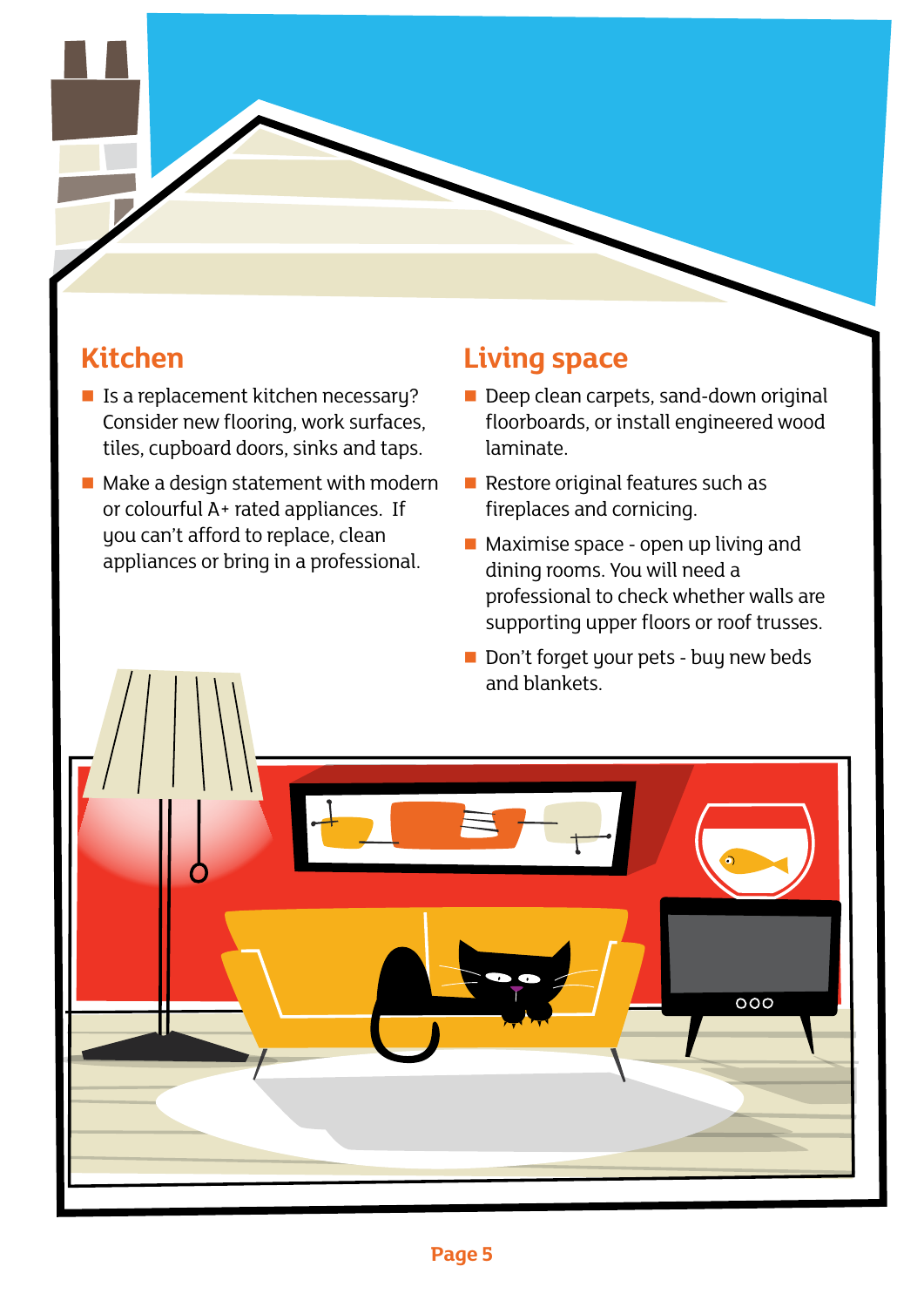

### **Bathroom**

- **Upgrade that old suite. White or** cream is usually recommended as the best colours. You can brighten things up with towels, plants and pictures.
- Go eco low water toilets and showers may help you reduce your fuel bills.
- $\blacksquare$  Think about replacing lino or carpets with tiles; these now come in all types of colours, even wood effect. You could also opt for underfloor heating.

### **Bedrooms**

- Create a master suite think about a seating area if you have space.
- Freshen up small changes, like new curtains, duvets and pillows can give the room a whole new look.
- Consider adding an en suite. This doesn't need to be hidden away; how about installing a freestanding bath in your bedroom - just like a hotel room.
- Add more! Either as an extension or in the attic - see our section on **making more space**.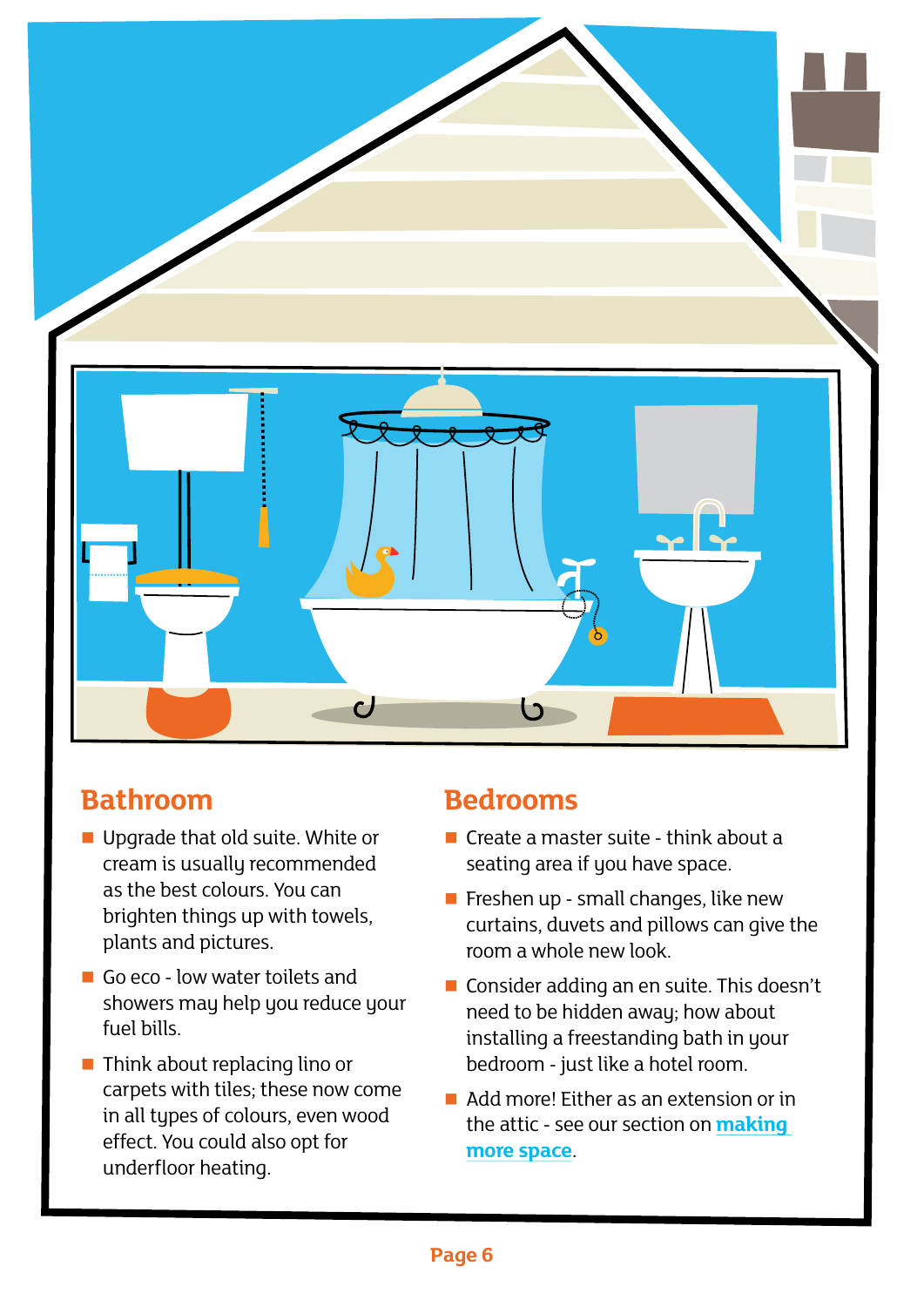## **Get more space**



### **Add an extension**

- $\blacksquare$  Start by speaking to a building professional, such as a chartered surveyor, an architect or a building design service.
- **If** Is planning permission, listed building consent or a building warrant required?
- How large can your extension be, and where can it be located?

(ດ

### **Convert a garage**

You will need to think about the following:

- Whether you are able to park your car in a driveway, or on the street.
- $\blacksquare$  Removing and infilling the garage door, and fitting new windows.
- Whether you need to review the garage's foundations; construction is usually lightweight and you will need to guarantee that your new living space is safe.
- **Installing a new floor for damp proofing.**
- **Insulating walls to ensure the room is** adequately heated.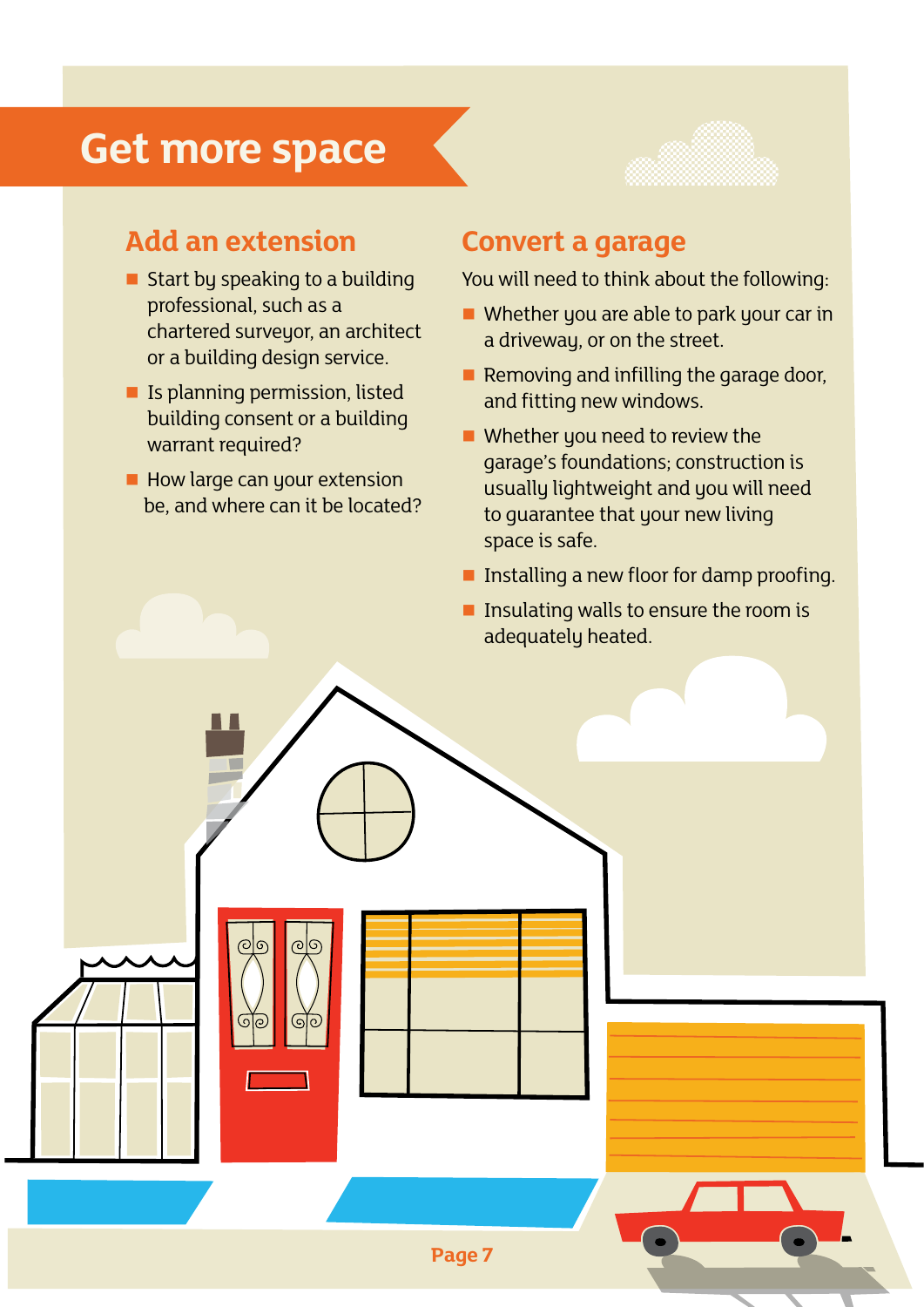## **Get more space**

### **Convert your attic**

**Your conversion will need to be assessed by a registered builder to ensure it meets building regulations. A builder will check, among other things:**

- **Whether the roof construction is strong enough to** accommodate an additional floor - supporting beams may need to be added.
- **If there is suitable and safe access, in terms of fire safety.**
- If there is enough headroom to stand the roof might need to be raised or the attic floor lowered.
- **Now Whether you will need additional windows or dormers.**

#### **Page 8**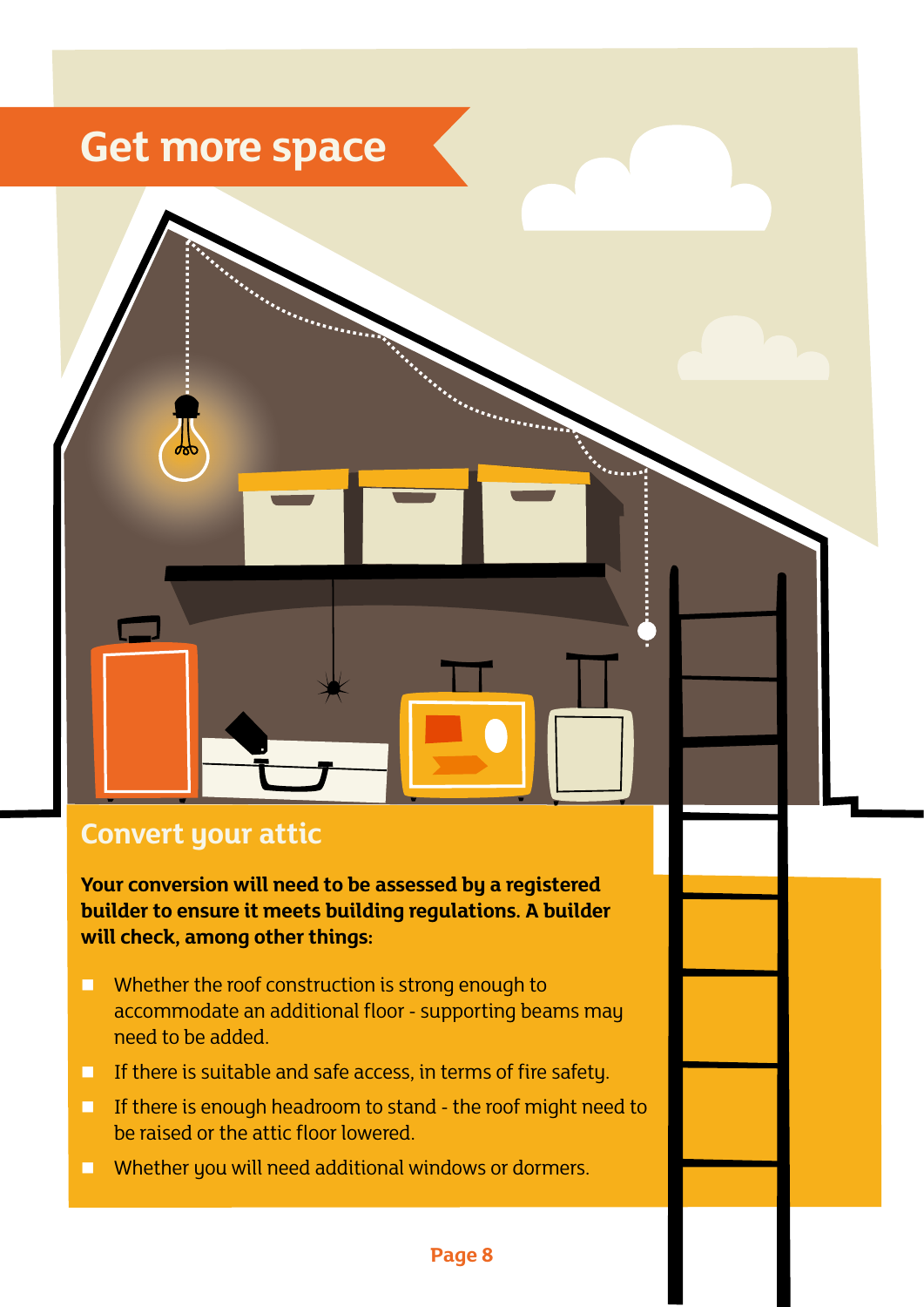## **Improve your home's energy efficiency**

**Cutting down your home's energy use could have a big impact on your energy efficiency and reduce your fuel bills.**

#### **Find out how much energy your home is using**

Get an energy monitor. They are free from some energy suppliers, or around £20 on the high street.

#### **Think about your Energy Performance Certificate**

Just like appliances, all homes available to buy or rent in the UK require an EPC. This rates your home from A (very efficient) to G (inefficient), and tells you how much it will cost to run your home each year. Gov.uk has further information on EPCs. Even if you are not thinking of moving, making energy efficiency improvements will up your EPC rating.

#### **Get an audit**

Use the Energy Saving Trust's **Home Energy Calculator** to work out what you could save by making energy efficiency improvements.

#### **Understand payback periods**

This is how long energy efficiency improvements take to recoup the cost through your energy bills.

#### **Choose the improvements right for you**

**On the next page** are some of the most common energy efficiency improvements that can be made, with their payback periods.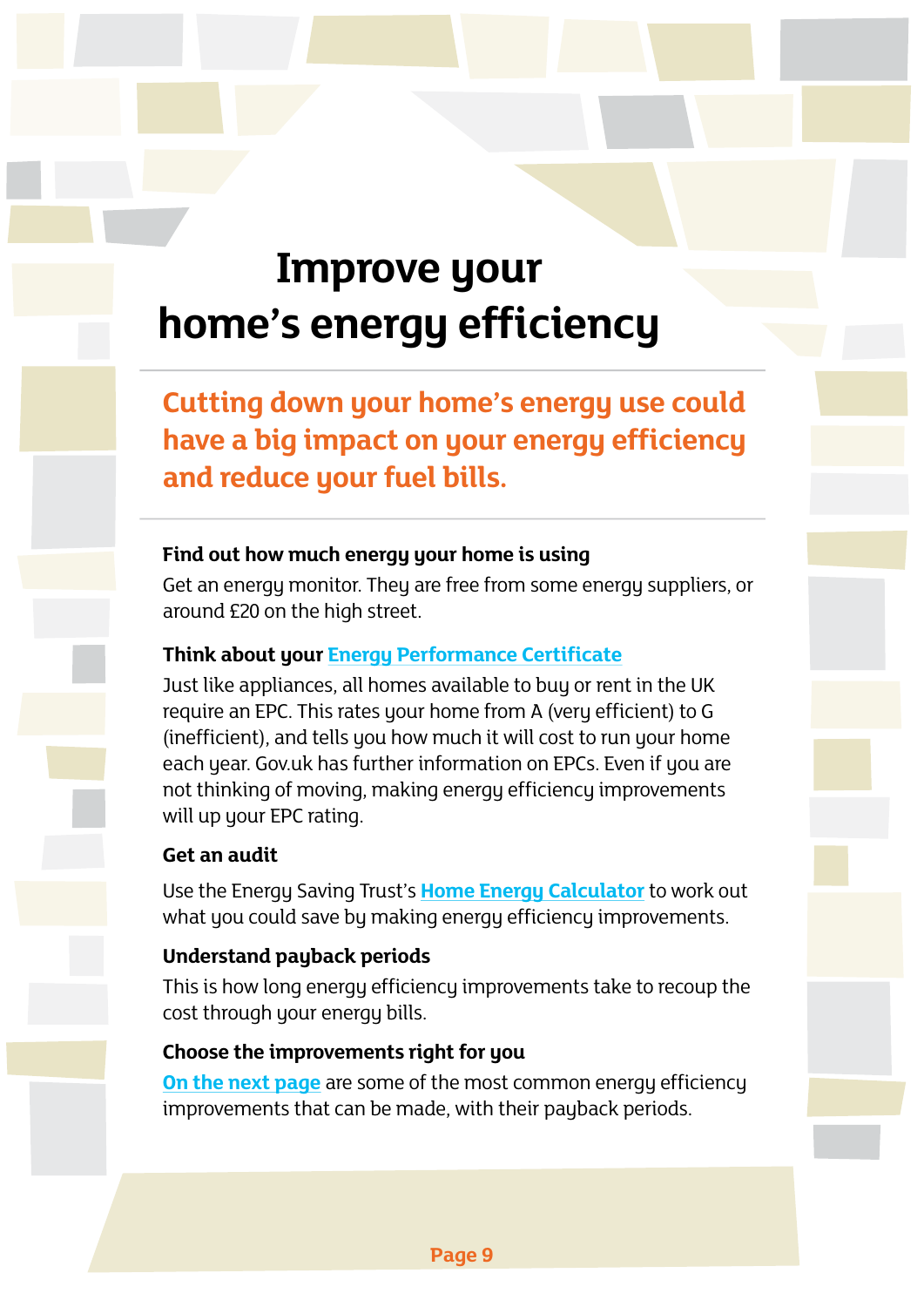## **Improve your home's energy efficiency**

**Here are some of the most common energy efficiency improvements that can be made, with their payback periods:**

| <b>IMPROVEMENT</b>                                  | <b>APPROX</b><br><b>COST</b> | <b>ANNUAL</b><br><b>SAVING</b> | <b>PAYBACK</b><br><b>PERIOD</b> |
|-----------------------------------------------------|------------------------------|--------------------------------|---------------------------------|
| Low energy lighting                                 | <b>Varies</b>                | £30                            | Short                           |
| <b>DIY draught proofing</b><br>on doors and windows | £120-£290                    | $£25 - £35$                    | Short                           |
| Thermostats: room,<br>radiator, boiler              | $£20-F200$                   | £80-£165                       | Medium                          |
| Loft insulation                                     | £285-£395                    | £135-£240                      | Medium                          |
| <b>Suspended wooden</b><br>floor insulation         | £300-£750                    | £30-£95                        | Long                            |
| A-rated glazing                                     | Varies                       | £40-£160                       | Long                            |
| Solid wall insulation<br>External wall              | £5,000 to<br>£18,000         | £145-£455                      | Long                            |
| Solid wall insulation<br>Internal walls             | £3,000 to<br>£14,000         | £145-£455                      | Long                            |

**Source: Energy Saving Trust**

**Page 10**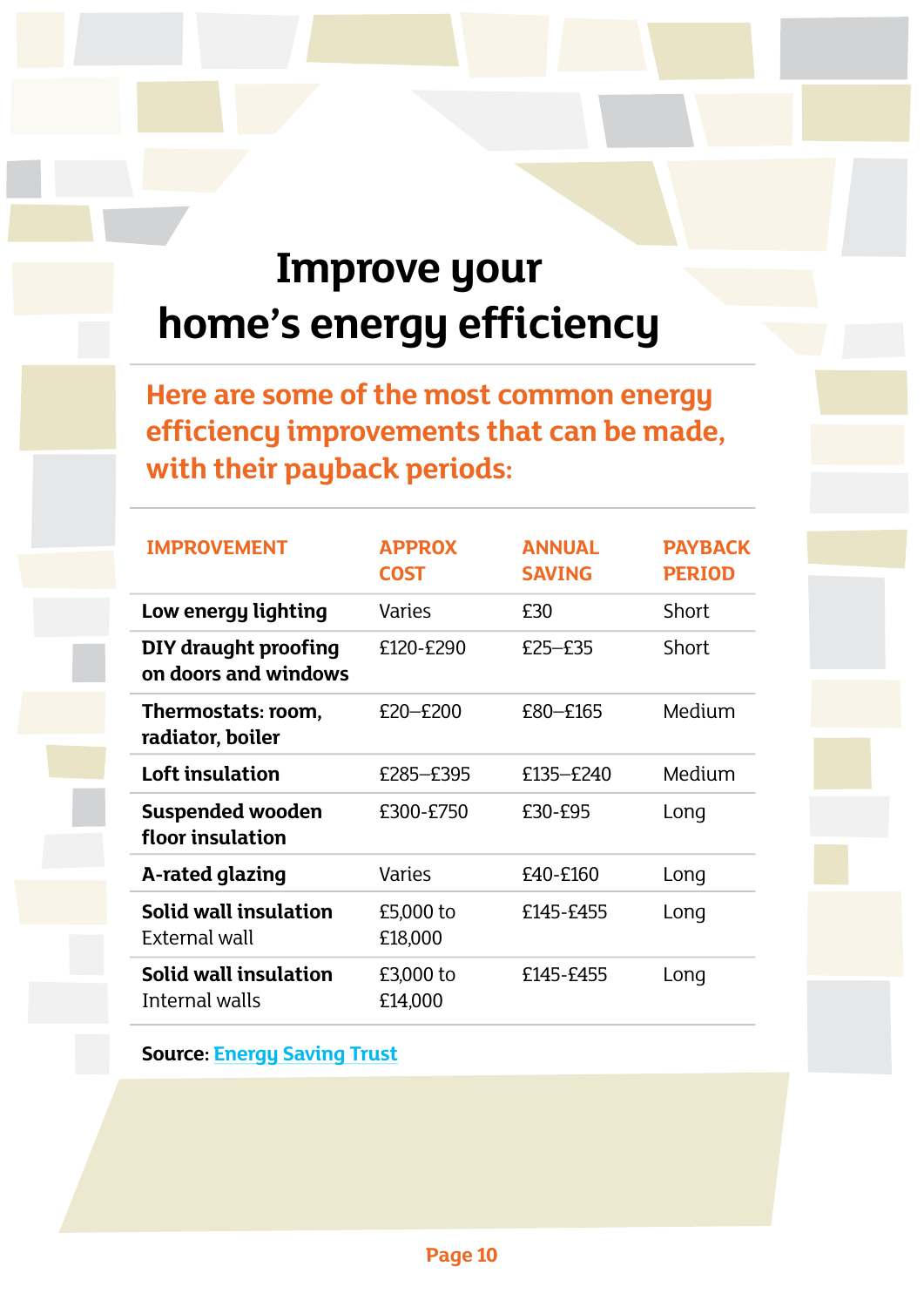## **Make your home smart**



## **Remote control your heating**

There are a number of products available in the UK that allow you to control your heating whilst you are out of the house, via the internet and smartphone apps. They usually work with your existing system, so you won't necessarily need to change supplier.



### **Go wireless**

Whether it is charging a phone, receiving a TV signal, or having music streamed around your home, you can now do it wirelessly. Wireless connections have even been integrated into furniture - removing wires for good!



## **Integrate your safety and security**

Your safety and security can now be incorporated into one system to monitor smoke and carbon monoxide - which you can check and silence via an app, when out of the house.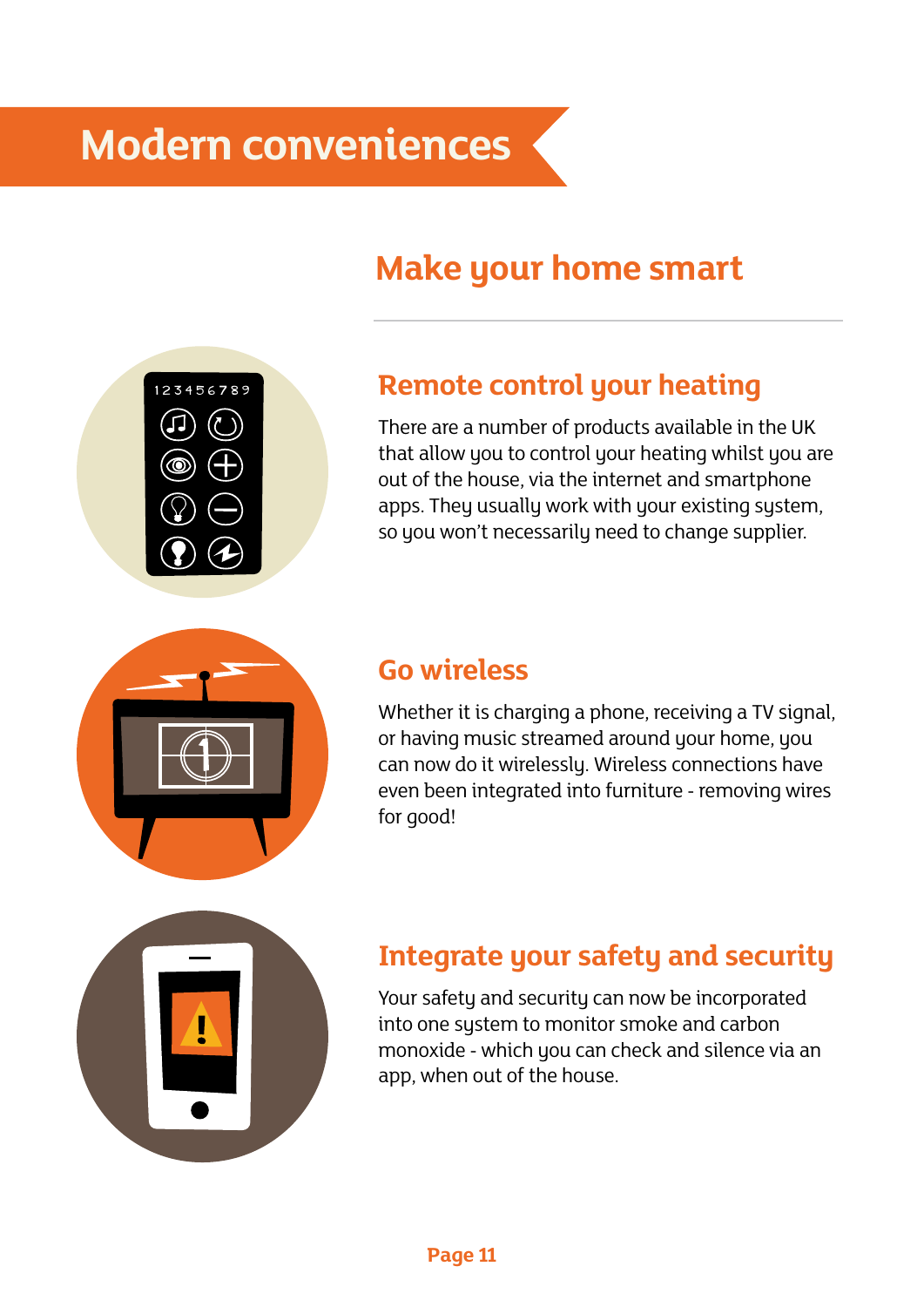## **Modern conveniences**

## **An alternative to your heating**



### **Wood burning / biomass stove**

Whether you wish to heat one room or power your hot water system, wood heating may work out cheaper than traditional fuel sources. You will need to choose a low pollution stove, be able to install a flue and have space to store wood safely. Wood heating is also a low carbon option, if you are looking to **go green**.

### **Heat pumps**

Heat pumps work by extracting heat from the air or ground - like the reverse of your fridge - heating air rather than cooling it. Air source pumps are attached to the rear of your house and ground source pumps use wires under the ground. Contact your local council for advice on planning permission.



### **Solar water heating**

If you are just looking to heat water, rather than generate your own electricity, think about installing 'solar thermal' panels on your roof. You will need a roof that generally faces south (although east to west will work too) and is at least 5 square meters. You will also need to have a hot water tank to store water for when you want to use it.